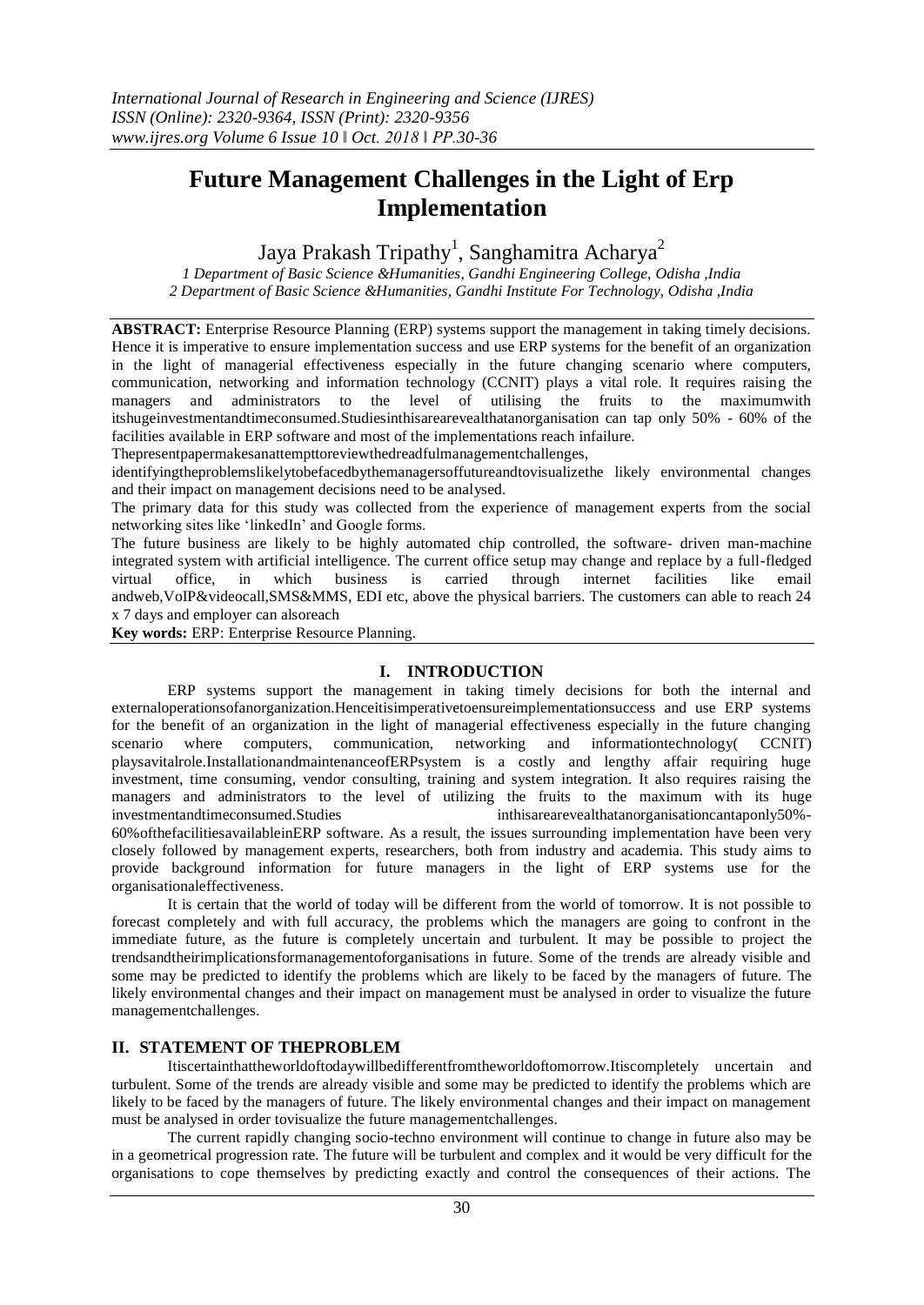organisation lives in a world of competitors, suppliers and customers. It needs to interact or liaison with labour unions, public and governmental agencies. The problems of business combinations in the form of integration and interfacewillalsobeofcriticalimportanceinfuture.Infuture,theenvironmentshallnotremain confined to land surface and oceans but would extend to global. He needs to be a technologist, a sociologist and a psychologist. He must indeed to be a rare and balanced composition of scientist and humanist. Thus the future will be provedfullofchallengetothemanagerstowork in the multisided changedenvironment

# **III. SCOPE OF THESTUDY**

Thepresentpapermakesanattempttoreviewthedreadfulmanagementchallenges,identifying the problems likely to be faced by the managers of future and to visualize the likely environmental changes and their impact on management decisions need to be analysed. The manager will have to integrate and coordinate concepts and techniques from several fields. He musthave substantial knowledge and competenceinboth management scienceandbehavioural sciences as well as in ICT. He must be a technologist, a sociologist anda Future Management Challenges in the in the Light of ERP Implementation psychologist. He must indeed to be a rare and balanced composition of scientist and humanist. The managerial role will offer great rewards for those with a high tolerance for ambiguity and theskills to cope with complex issues in a dynamic and uncertainenvironment.Thus,thispaper makes an attempt to review the present and future management growth and development especially in the ICT environment particularly all organisations are moving towards the implementation of Enterprise Resource Planning (ERP) System for facilitating efficient decision making capability as a part of their Management Information System(MIS).

# **IV. OBJECTIVES OF THESTUDY**

- To review the dreadful management challenges that a future manager has to face in the light of reports from ERPimplementation.
- To identify the problems likely to be faced by the managers of future especially from inefficient use ofIT.
- To visualize the likely environmental changes and their impact on management decisions need to be analysed in order to visualize the future managementchallenges.

## **V. RESEARCHMETHODOLOGY**

This study is mainly based on secondary data which have been collected from various sources like books, journal articles, seminar and symposium proceedings and paper presentations,PhD dissertations, management reports of the organisations and other web sources. Primary data from the experience of management experts fromthesocialnetworkingsiteslike'linkedIn'was alsoused.

## **Management Challenges in the Rapid Changing Environment with the Advent of ERP**

The following are some of the dreadful management challenges that a manager has to face in the rapidly changing environment:

The current rapidly changing socio-techno environment will continue to change in future also may be in a geometrical progression rate. Since the organisations are operating in a turbulent environment, the expansion of science and technology will affect its changing environment. The development of science, information and communication technology emphasizes on educational achievements, and above all by the growing ambitions of people to control their surroundings. Hence it is imperative to ensure implementation success and use ERP systems for the benefit of an organization in the light of managerial effectiveness especially in the future changing scenario where computers, communication, networking and information technology (CCNIT) plays a vital role

Thefuturewillbeturbulentandcomplexanditwouldbeverydifficultfortheorganisations to cope themselves by predicting exactly and control the consequences of their actions. The organisation lives in a world of competitors, suppliers and customers. It needs to interact or liaison with labour unions, public and governmental agencies. The problems of business combinations in the form of integration and interface will also be of critical importance in future. In future, the environment shall not remain confined to land surface and oceans but would extend to global. The organisations may be controlled by managers from space stations and underseacities. Further changes which may take place in organisations and their environment:

Global industrializations andmodernization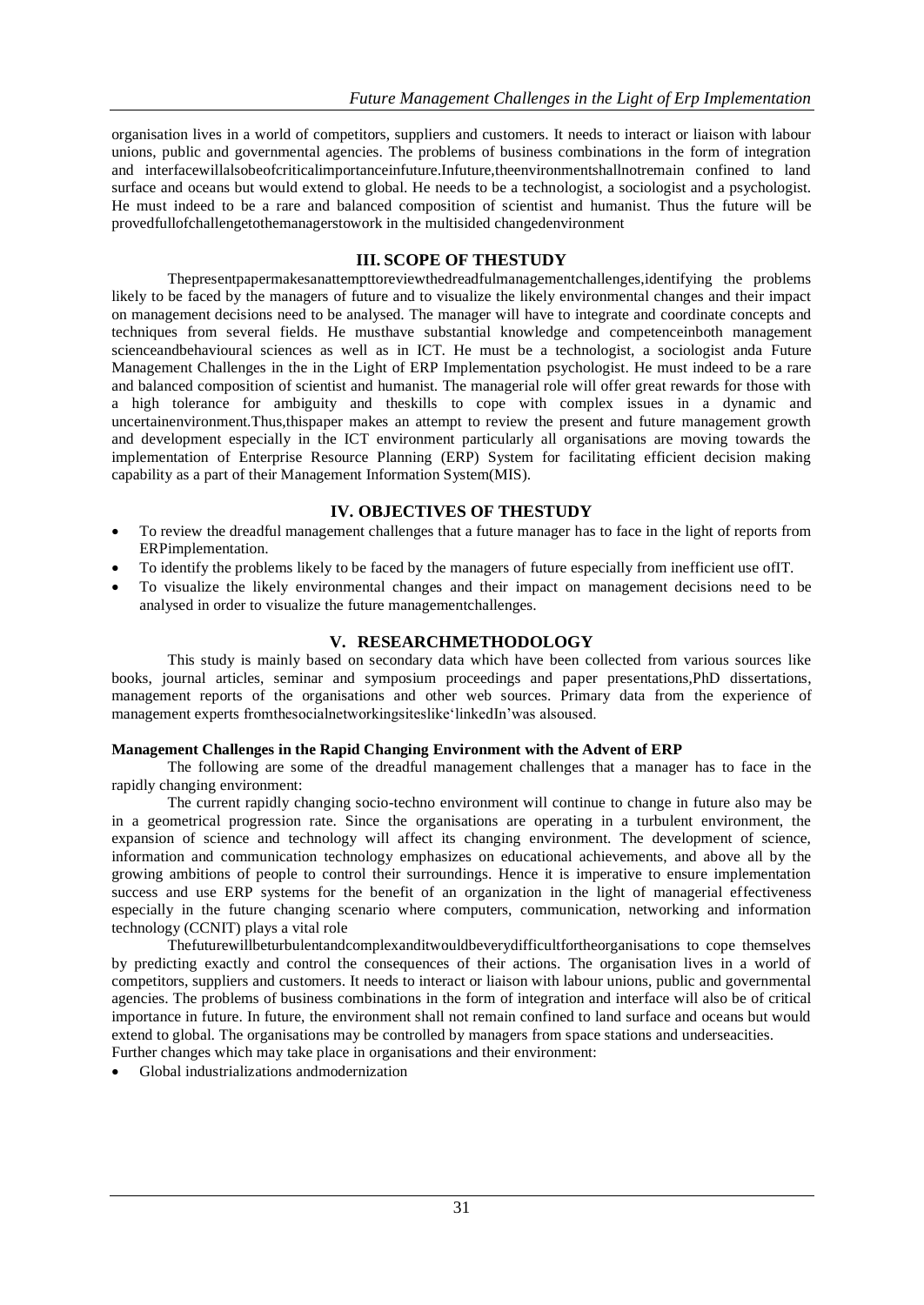#### Mustafa K

- Increasing capacity for massdestruction
- Populationgrowth.
- Urbanizations and suburbanization
- Increasing literacy and education as knowledgeindustry
- Future-oriented thinking, discussion and planning in the light ofICT
- Innovative and manipulativerationality
- Institutionalization of technological changes especially in research, development, innovation and diffusion with ERP
- Increasing universality of the multifoldtrend
- Increasing tempo of change in all theabove
- Reduction in the rate of the digitaldivide.
- Easy technologytransfer
- The emergence of retailing supermarkets andhypermarkets
- Gradual disappearance of small retail shops anddistributors

#### **Technological Changes**

Thisisaneraofcomputers,communication,networkingandinformationtechnology(CCNIT).Technological changesinvolvechangesinthemethods,procedures,equipmentandinthelarge sense, technology-driven methods, procedures, equipment. Technology is changing very fast and new technology is being developed to meet new problems. In 21 century, where the entire infrastructure will be changed, it would be required to develop new technology. Organizations would have to plan their activities keeping in view these changes. Some of the pertinent technological changes probably to influence the management of 21 century are asfollows:

#### **Technological Forecasting**

To predict the environment accurately in 21 century, managers would increasingly employ techniques of business forecasting to work out the possible impacts on their activities, e.g. economic forecasts, market forecasts, financial forecasts, political forecasts, international forecasts, and weather forecast as the standard tool of management. In 21 century, especially non-business organisationse.g. Hospitals universities, government agencies etc., will be actively involved in technological forecasting.

#### **Automation**

Growing automation has made the jobs routines. Industrial robots are taking over the factory jobs, the primary tasks of the workers would be to set up production runs, with the programme and control the robots. The present and future business are likely to be highly automated chip controlled, the software-driven manmachine system with artificial intelligence. The current officesetupmaychangeandreplacebyafullfledgedvirtualoffice,inwhichbusinessiscarried

throughinternetfacilitieslikeemailandweb,VoIP&videocall,SMS&MMS,EDIetc,abovethephysicalbarriers.Thecus tomerscan abletoreach24x7daysandemployercanalsoreach employees without the time restriction. It will require skilled professionals to discern new scientific development rapidly and convert them into useful tools rapidly. Automation of the manufacturing process will have a major impact on the production, handling, storage, packaging and delivery of products. It is advised to use non-conventional energy, atomic and solar energy in addition to the natural petroleum, coal and waterdeposits.

Future Management Challenges in the in the Light of ERP Implementation

#### **Communication System**

The improved system of communication will be developed to provide quick and latest management information system and assistance to the managers.

#### **Information Technology**

The new technology in the form of information explosion has attacked society in recent time. This technology involves three parts. The first part includes the techniques for electronic data processing (EDP). The second part includes the methods and techniques for analysis of data and includes quantitative methods and management science, operations research and statistical techniquesformanagerialdecisionmaking.Thethirdpartconsistsofthehigherorderthinkingprocesslikesimulationtechniquethroughcomputersoftware. Theintegrationofallthesethree parts together constitutes the Enterprise Resource Planning (ERP). Computerised information systemshadarevolutionaryimpactonmanagement.Useofautomaticelectronicequipmentfor the collection and processing of data facilitated the fast managerial decision-making process. Improved and innovative use of information technology would be an essential factor in the management infuture.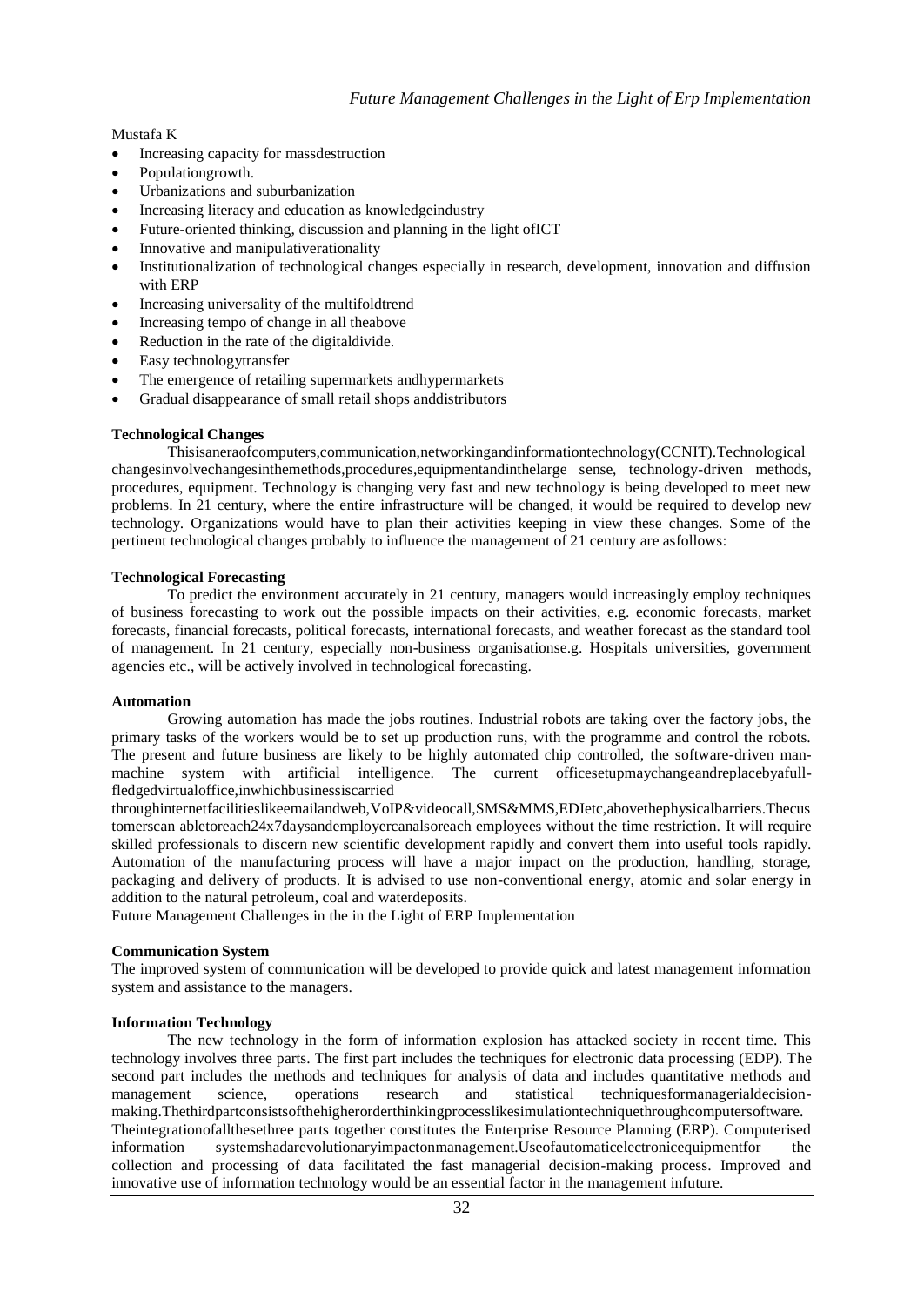## **SociologicalChanges**

Future,technologicalinnovationswillinteractwithsociologicalchangesandtheywillinfluence organisational relationships of employees. For example, automation and rationalization may reduce the level of total employment. Social pressure will require the manager of future to anticipate and stabilize the employment, as employees are demanding increasing say and influence in organisational functioning. In order to meet this demand and to utilise the latent human capability, the managers of future will have to develop more adaptive and humanistic structuresinplaceoftraditionalbureaucraticmechanisticstructuremanagersoffuturewillface thechallengeofstrikingadelicateandcontinuingbalancebetweentechnologicalimprovements and demands of the psycho-socialsystems. Some sociological changes in the business environment may be as follows:

## **Population Trend**

Population explosion will require new markets, new jobs, new methods of production and distribution,newmodesoflivingandseveralotherchangesinbusinessmethodsandoperations, some graphics change will tend to increase the average lifespan of the people which willaffect the retirement age ratio of composition ofworkers.

## **Rise in Education Level**

Increase in literacy will require better leadership. Supervisory training and executive development will become more important as the consumer will become more knowledgeable and conscious, and become more consumer-oriented.

## **More Leisure Time**

Increasing automation growing affluence and increase in productivity may lead to reduced workinghoursandfour-dayworkweek.Reducedworkmeansmultiplejobsforsomewhilefor others it requires the development of tourism and entertainment industries. Urbanization, industrialization, standardisation and modernization at the current growth level will lead to fundamental changes norms, culture, civilization, tradition, and social and moral values of the society. Bureaucratic bourgeois and meritocratic cities willdevelop.

## **Trend Away from Individualization**

In future people will be growing less independent and more interdependent groups and professional role will increase and individual role will decrease. The trend will be leading towards professionalism, bureaucracy, interdependence between organizations etc. The interdependence and networking will become the management more complex.

Mustafa K

## **Internationalization of Management**

The changing environment and technologies during the last four decades have impelled organisationstoincreasetheirscopeandencompassadditionalactivities.Averyimportantform of the ever-changing scope of the organisation is the spread of corporation outside the national boundaries. Such corporations have their homes in one country but operate under the laws, customs and culture of other countries. They are known by different names e.g. Multinational corporations, transnational corporations. The numberandsizeofmultinationalcorporationsare increasing and will increase heavily in future. Internationalization of corporations has created new opportunities as well as new problems. Sovereignty and interests of many nations are in danger. Super national regulation and control of the multinational business may be evolved to ensure nationalsovereignty.

The future may see more geographical and managerial decentralization to overcome language barriers, complex government regulation etc a new crop of international managers willdeveloptounderstandandlocatemarketpotentialsinunfamiliareconomicsystems.These managers must possess the skill to transfer technical knowhow to different interdependent countries. Thus the skill to transfer technical knowhow to different interdependent countries. Thus managersofthefuturewillencounteracceleratedgrowthinthesize,scopeand complexity oforganisations.

## **Business Government Relations**

When the government brings more control and legal frameworks, the gap and distance are widening. The interface between business and government is likely to increase due to several reasons. Firstly individual employee and consumer cannot bargain on equal terms. Secondly, new technology requires huge investment which is beyond the reach of private entrepreneurs. Thirdly ,public opinion is growing and asawelfarestategovernmenthastosafeguardthepublic interest.

Increasing intervention and participation of government in business affairs will pose many challenges before management. In many areas, the scope of private enterprises will be reduced and in some other areas,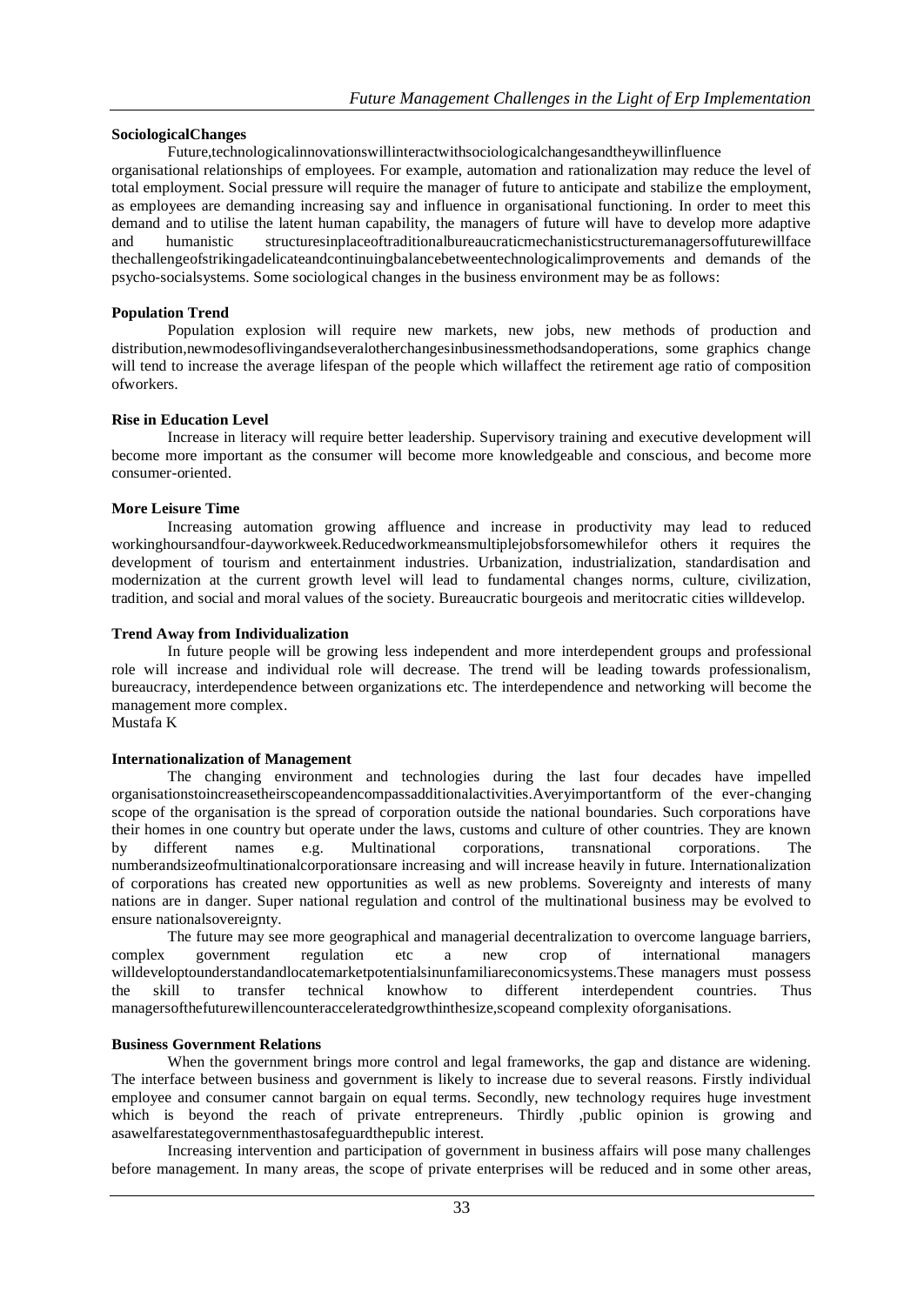infrastructural facilities will provide new avenues for investment. Organisations will be governed by new laws and regulations. Managers of the future will have to develop skills for effective interaction with the government. Mutual cooperation between public and private sectors for tapping unutilized resources will result in more joint sector enterprises. Public financial institutions will advise, guide and regulate private sector enterprises, business will have to work with the state to shape national policies for national development.

#### **Growing Complexity of Decisions**

Decision-making will become more complex and sophisticated in future on account of two reasons; firstly, use of computerised information systems and other sophisticated techniques will provide more and better information to managers. Secondly, various groups both inside and outside the organisation (trade unions, consumers association, suppliers, public financial institutions etc.) will demand greater power and influence in the decision making process. Managers will have to keep in mind the interest of these groups while making decisions.

#### **Obsolescence: A Managerial Experience**

The future manager will have been to constantly frustrate because of the out of fashion and obsolescence of experience. This is true because of the managerial climate change so quickly that outstanding solutions to problems in the past may be miserable failures in the present or future. No doubt, with the accelerating change in technology, knowledge is declining with too much dependence on technology.

Future Management Challenges in the in the Light of ERP Implementation To face this challenge, the managers of 21 century will have to continually renew and upgrade their knowledge themselves with proper orientation and refresher training programmes. They will have to undergo special full time or part time executive development programmesconductedbyeducationalandprofessionalinstitutions.Managersofthefuturewill have to become behavioural scientists. They will be required to read current management literature to keep in touch with the latest developments. They will be granted study leave to obtain post-experience training and thereby renew theirknowledge.

#### **Management Tasks**

In order to successfully face the new challenges of the future, managers will have to modify their modes operations and to respond to ongoing changes. Successful managers will be those whocanreactquicklytothenewdemandsandwhocanmodifytheirapproachtomakethebest useoftheopportunities.Newprinciplesandpracticeswillhavetobedevelopedandtheexisting

onesmayrequiremodification.Themodifiedtasksofthemanagersoffuturewillbeasfollows:

#### **Business Forecasting**

Management will have to do technological forecasting to avoid blocking up capital in those technologies which are going to be obsolete very soon. Social forecasting will be required to anticipate expected trends in the value systems of people.

#### **Initiative and Creativity**

The manager of the future will have to take more initiative than his predecessors. He will also be more original and creative so as to generate several ideas quickly.

#### **Management by Objectives**

The managers of future will have to manage and appraise by objectives.

#### **Trusteeship**

The manager of the future will have to serve as trustee for various stakeholders like investors consumers, employees, government and the community.

#### **Systems Approach**

The new environments will demand that managers understand and manage their firms as integral parts of the socio-economic systems.

#### **Information Management**

The collection, storage, processing and transmission of information will be an important organisational function in future.

#### **Involvement in Community Affairs**

The manager of future will have to participate actively in community affairs; he will have to give his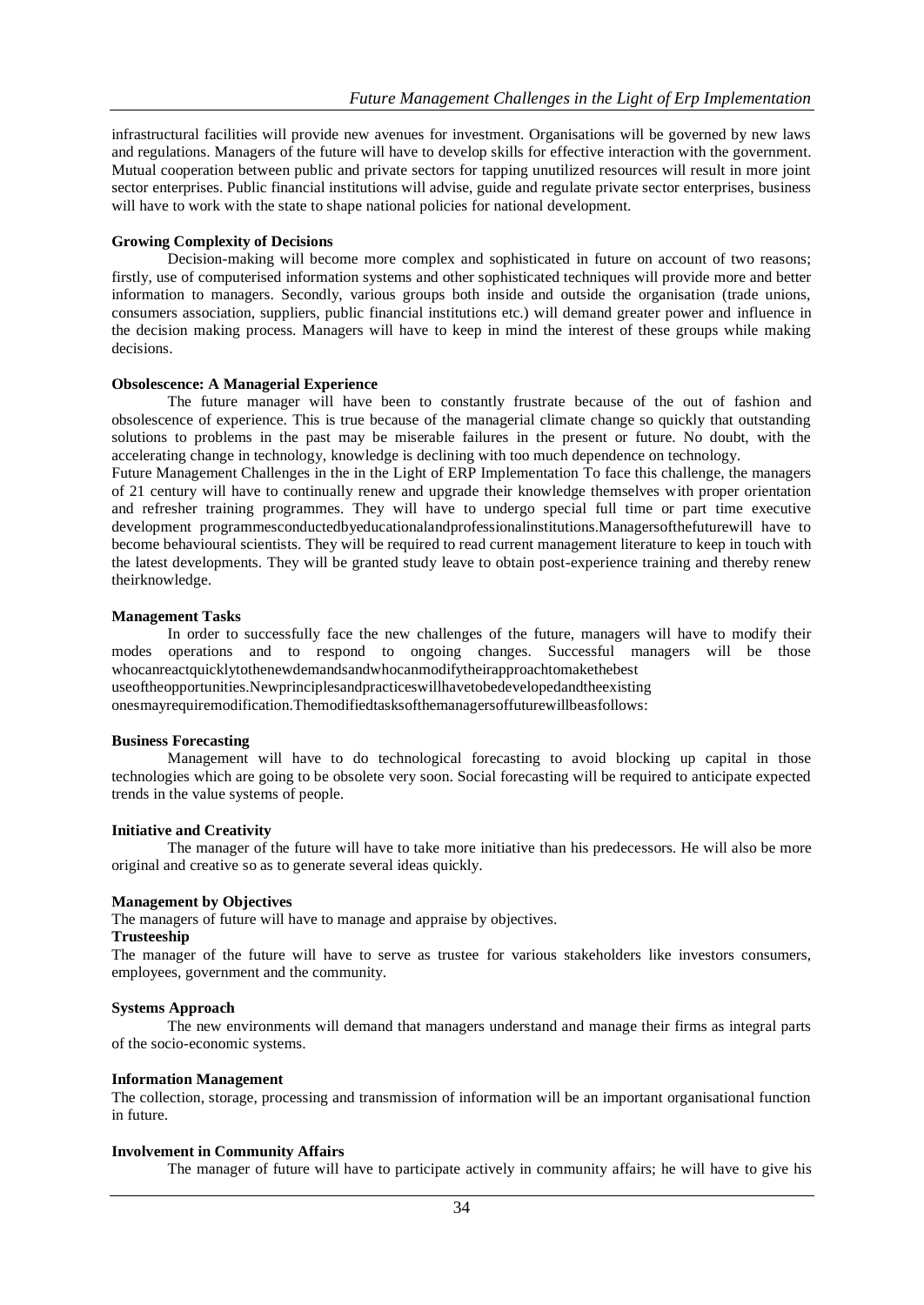time and funds for educational institutions, local programmes of community development, pollution control, urban development, political programmes etc. This is in addition to the corporate social responsibility.

## **The manager of future will have to be an antenna of his firm**

The manager of future will have to pick up messages from the public and to communicate effectively the policy of his firm to outside world.

#### **Human Relations**

With the increase in education and self-consciousness, management will have to provide jobs that offer self-fulfillment and participation. The future manager must be able to build an integrated team each member of which is capable of setting his own goals and measuring his ownresults.Labourwill betreatedasa capital investment than a currentcost.Tomotivateand utilise this new brand of employees, management will have toprovide innovative and creative work which provides the feeling of achievement. The human assets will appear on the balance sheets of the future. Some of the organisations are showing human resources as a powerful asset and shown as an asset in the Financial statements. Future managers will be evaluated on their ability to use human talent than capital.

#### **Strategic Decision-Making**

The future office executives will have to work fully under uncertainty and take strategic decisions. They need to acquire and develop a full-fledged complete set of tools for decision- making today in order to cope with the changing needs of tomorrow.

#### **Management Principles Needed in Future**

The principle of management of perception-management should have the ability to perceive futurepoliticalandsocialtrendsanddeterminetheirimpactontheorganisationsoastoimprove futureperformance.

#### **The Principle of Social Responsibility**

Thefocusofthisprincipleisidentifyingandanalysingthosesocialforceswhichhaveanimpact on the organisation so that they can be integrated within organisation objectives and plans to meet social challenges now and in thefuture.

## **Principle of effective organisations development**

Effective organisation development should focus on economic goals that are reducing the cost of manpower turnover, and absenteeism as well as improving operational efficiency and performance.

## **Principle of effective management information system**

Present ERP system provides utilization management which is able to extract relevant information from the management information system, particularly real-time MIS, to control present and future operations.

## **Principle of effective employee utilization**

The present style is the participative management and workers participation in management. It requires integrating all employees into their position. This principle allows reservations for women and minority groups into managerial positions. Both state government and central government are cautious about this in order to fulfill the legal requirements.

## **VI. CONCLUSIONS**

The manager of future will have to integrate and coordinate concepts and techniques from several fields. He must have substantial knowledge and competence in both management scienceand behavior alsciencesaswellasinICT.Hemustbeatechnologist,asociologistandapsychologist.Hemustindeedtobearareandbalan cedcompositionofscientistandhumanist. Despite growing challenges and complexities, future holds many promises for managers. The managerial role will offer great rewards for those with a high tolerance for ambiguity and the skills to cope with complex issues in a dynamic and uncertain environment. However, the new challenges and tasks do not mean that the future manager will be a superman. In the words of Peter Drucker, "the manager of tomorrow will not be a bigger man than his father was before him".

Thus the future will be proved full of challenge to the managers to work in the multisided changed environment.